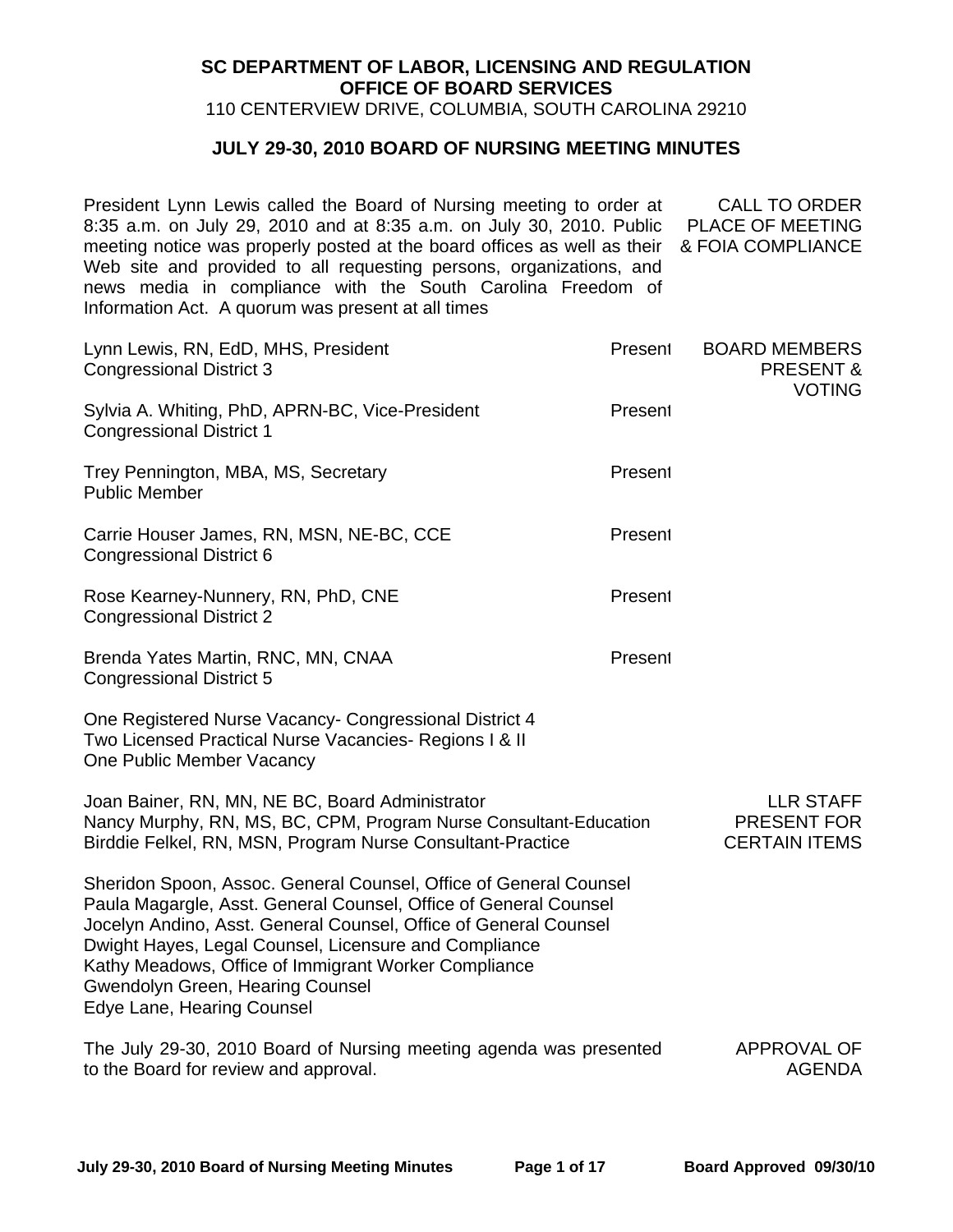| A motion was made by Brenda Yates Martin to approve the July 29-30,<br>2010 Board of Nursing meeting agenda as presented. Sylvia A. Whiting<br>seconded the motion. The motion carried unanimously.                                                                                                                                                                                                                                                                                                                                                                                                                                                                                                                          | <b>MOTION</b>                        |
|------------------------------------------------------------------------------------------------------------------------------------------------------------------------------------------------------------------------------------------------------------------------------------------------------------------------------------------------------------------------------------------------------------------------------------------------------------------------------------------------------------------------------------------------------------------------------------------------------------------------------------------------------------------------------------------------------------------------------|--------------------------------------|
| The following items were presented on the July 29-30, 2010 Consent<br>Agenda for Board review and approval or acceptance.                                                                                                                                                                                                                                                                                                                                                                                                                                                                                                                                                                                                    | APPROVAL OF<br><b>CONSENT AGENDA</b> |
| • For Information-6/10 Governor Signed H3393-Board of Nursing<br>Follow Up Plan<br>• For Action: Approval of Advisory Opinion #24<br>• For Acceptance: Nursing Practice & Standards Committee Minutes<br>• For Information: Licensure Statistics Submitted to NCSBN for 2009                                                                                                                                                                                                                                                                                                                                                                                                                                                 |                                      |
| A motion was made by Rose Kearney-Nunnery to approve the July 29-<br>30, 2010 Consent Agenda with removal of Approval of 2011 Board<br>Meeting Dates. Brenda Yates Martin seconded the motion. The motion<br>carried unanimously.                                                                                                                                                                                                                                                                                                                                                                                                                                                                                            | <b>MOTION</b>                        |
| A motion was made by Rose Kearney-Nunnery to approve the 2011<br>Board Meeting Dates upon correction of the March 2011 Board Meeting<br>dates. Sylvia A. Whiting seconded the motion. The motion carried<br>unanimously.                                                                                                                                                                                                                                                                                                                                                                                                                                                                                                     | <b>MOTION</b>                        |
| The May 20, 2010 Board of Nursing Meeting Minutes were presented to<br>the Board for review and approval.                                                                                                                                                                                                                                                                                                                                                                                                                                                                                                                                                                                                                    | APPROVAL OF<br><b>MINUTES</b>        |
| A motion was made by Carrie Houser James to approve the May 20,<br>2010 Board of Nursing Meeting Minutes with corrections. Trey<br>Pennington seconded the motion. The motion carried unanimously.                                                                                                                                                                                                                                                                                                                                                                                                                                                                                                                           | <b>MOTION</b>                        |
| Joan Bainer reported that Assistant Deputy Director, Randall Bryant, has<br>asked that the budget be on each agenda and available at the<br>President's desk. The Office of Board Services is currently working on a<br>standard format for all boards. Ms. Bainer will answer the Board's<br>questions or follow up when necessary. This is another way South<br>Carolina Department of Labor, Licensing and Regulation becoming even<br>more transparent.                                                                                                                                                                                                                                                                  | MANAGEMENT/<br><b>BUDGET REPORT</b>  |
| Joan Bainer reported that she, Dottie Buchanan and David Christian<br>attended the National Council of State Boards of Nursing (NCSBN) IT<br>Summit in Boston, MA on May 10-12, 2010. Ms. Bainer served as a<br>moderator for the Technology Network Exchange. Ms. Buchanan gave a<br>presentation on Granicus. Ms. Bainer shared that other boards of<br>nursing with larger staffs are completing fingerprints in their offices and<br>plan to have a vendor to do mobile units to schools. Other topics at the<br>IT Summit included but were not limited to Cloud Computing, document<br>imaging, utilization of NURSYS by LLR-Office of Licensure and<br>Compliance, as well as NCSBN information on Fraud and Imposter | <b>IT SUMMIT</b>                     |

Tracking System (FITS) and NURSYS.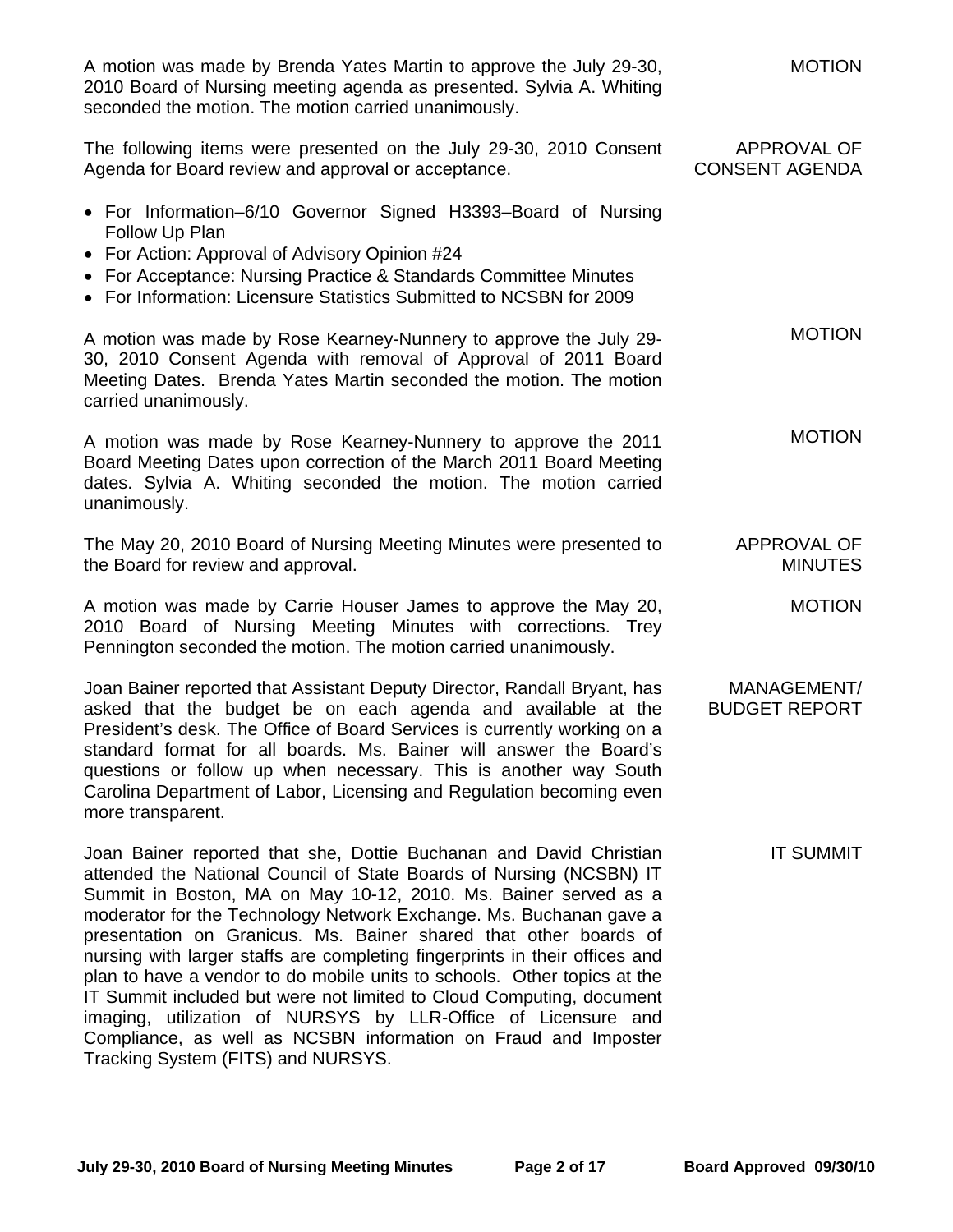Joan Bainer shared information from the NCSBN Executive Officer Conference held in San Diego, CA on June 22-23, 2010. Information discussed at the conference included but was not limited to inevitable change, influencing change, motivation, and accountability. The networking among executive officers always yields valuable information.

Joan Bainer shared that she audited 10% of licensees who reinstated their license after this renewal period and stated on their application that they had not practiced nursing after their license expired on April 30, 2010. Letters were sent to the human resources departments of 21 licensees who said they had not worked on a lapsed license. Ms. Bainer reported that of the responses received, six employers of the 21 audited, stated that the licensee had practiced nursing after the expiration of their license. Employers were cooperative in providing the information needed.

Discussion included but was not limited to Board's interest in the demographics such as age and years in practice for those not renewing in a timely manner and continuing to practice nursing; courtesy renewal notices mailed and sent as E-blasts notices; licensees not changing their address with the Board as required by law thus preventing licensees from receiving their notices; and adding warning to renewal notices of this possible disciplinary action against their license and possible civil penalty.

A motion was made by Sylvia A. Whiting to add a separate category to the Disciplinary Sanctions Guidelines chart for falsification of any Board of Nursing application with a public reprimand, civil penalty of \$1,000, and courses in legal aspects of nursing as well as ethics. Carrie Houser James seconded the motion. The motion carried unanimously.

The Board noted that the licensees with a civil penalty of \$1,000, licensees are normally allowed one year to pay.

Joan Bainer announced that Kathy Meadows is now part of the Office of Immigrant Worker Compliance. PC Faglie will act as interim chief investigator until the vacancy is filed. Ms. Meadows stated that she had truly enjoyed working with the Board of Nursing. The Board thanked Ms. Meadows for her hard work.

The Board reviewed statistics from the Office of Investigations and Enforcement on nurse licensure investigations since the last meeting as well as year to date statistics. The report included a breakdown of where the complaints are coming from as well as the types of complaints. The Board discussed demographics such as age, years of practice, and license type as related to complaints.

The Board was provided with the Resolutions Committee Report with recommendations for 60 cases reviewed in five meetings since the last Board meeting utilizing the Board approved Disciplinary Sanctions Guidelines.

NCSBN EXECUTIVE **OFFICER CONFERENCE** 

GUIDELINES FOR FALSIFICATION ON REINSTATEMENT APPLICATIONS

MOTION

OFFICE OF INVESTIGATIONS & ENFORCEMENT REPORT

> RESOLUTIONS **COMMITTEE** REPORT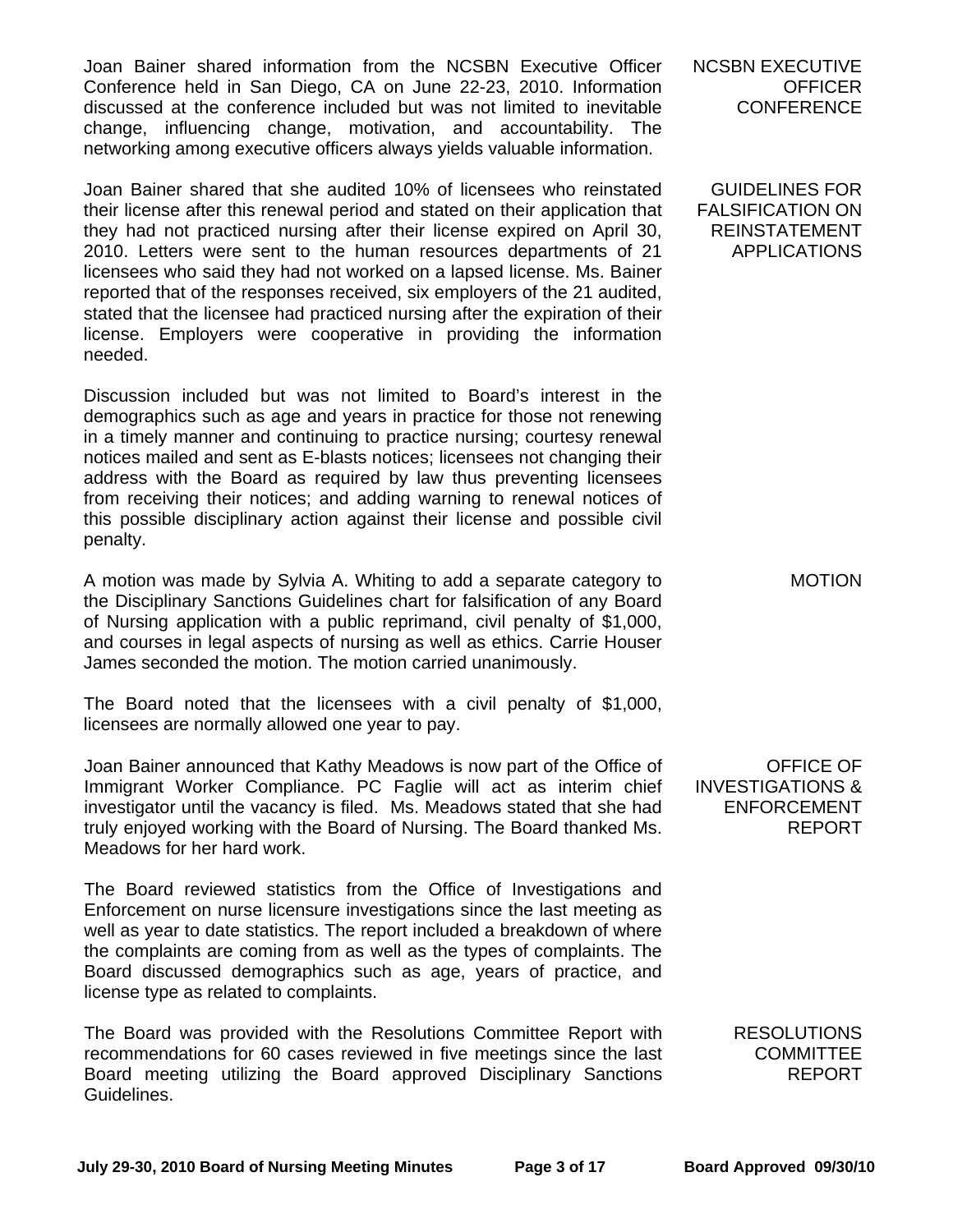A motion was made by Rose Kearney-Nunnery approve an Order to Cease and Desist (Key #1) and Dismissal (Key# 2-21) as recommended by the Resolutions Committee. Carrie Houser James seconded the motion. The motion carried unanimously.

A motion was made by Sylvia A. Whiting to approve the Letters of Caution (Key #22-27) as recommended by the Resolutions Committee. Carrie Houser James seconded the motion. The motion carried unanimously. MOTION

A motion was made by Rose Kearney-Nunnery to approve flagging the file for Pending Unresolved Disciplinary Action (KEY #28) as recommended by the Resolutions Committee. Brenda Yates Martin seconded the motion. The motion carried unanimously. MOTION

A motion was made by Sylvia A. Whiting to approve Formal Complaints (Key #29-60) as recommended by the Resolutions Committee. Trey Pennington seconded the motion. The motion carried unanimously. MOTION

Susan Williams of the University of South Carolina -Beaufort (USC-B) met with the Board via conference phone to discuss their Proposed Gerontology Certificate Option. USC-B appeared before the Board in May 2010. At that time, the Board was concerned that the nursing course was an elective in the proposed nursing certificate program; it had no required courses in nursing; and was not housed in the nursing department. The certificate program now requires a nursing course and is housed in the nursing department. USC-B PROPOSED GERON-TOLOGY **CERTIFICATE** OPTION

A motion was made by Rose Kearney-Nunnery to approve the University of South Carolina -Beaufort (USC-B) Proposed Gerontology Certificate Option. Sylvia A. Whiting seconded the motion. The motion carried unanimously.

Tanya Mace, Director of Nursing, Brunswick Community College, Practical Nursing Program of Supply, North Carolina appeared before the Board to request approval to conduct clinical experiences in South Carolina. Regulation 91-6 requires nursing programs in other states to obtain approval of the South Carolina Board of Nursing prior to conducting clinical experiences in this state. Brunswick Community College worked with Grand Strand Regional until 2007 to provide clinical experiences for their students that might not be seen in Supply. Discussion included but was not limited to student to faculty ratios in the clinical setting; and faculty requirements.

A motion was made by Rose Kearney-Nunnery to approve to request of Brunswick Community College, Practical Nursing Program to conduct clinical experiences in South Carolina. Brenda Yates Martin seconded the motion. The motion carried unanimously.

**BRUNSWICK COMMUNITY** COLLEGE – REQUEST FOR OUT OF STATE PN PROGRAM CLINICALS IN SC

MOTION

MOTION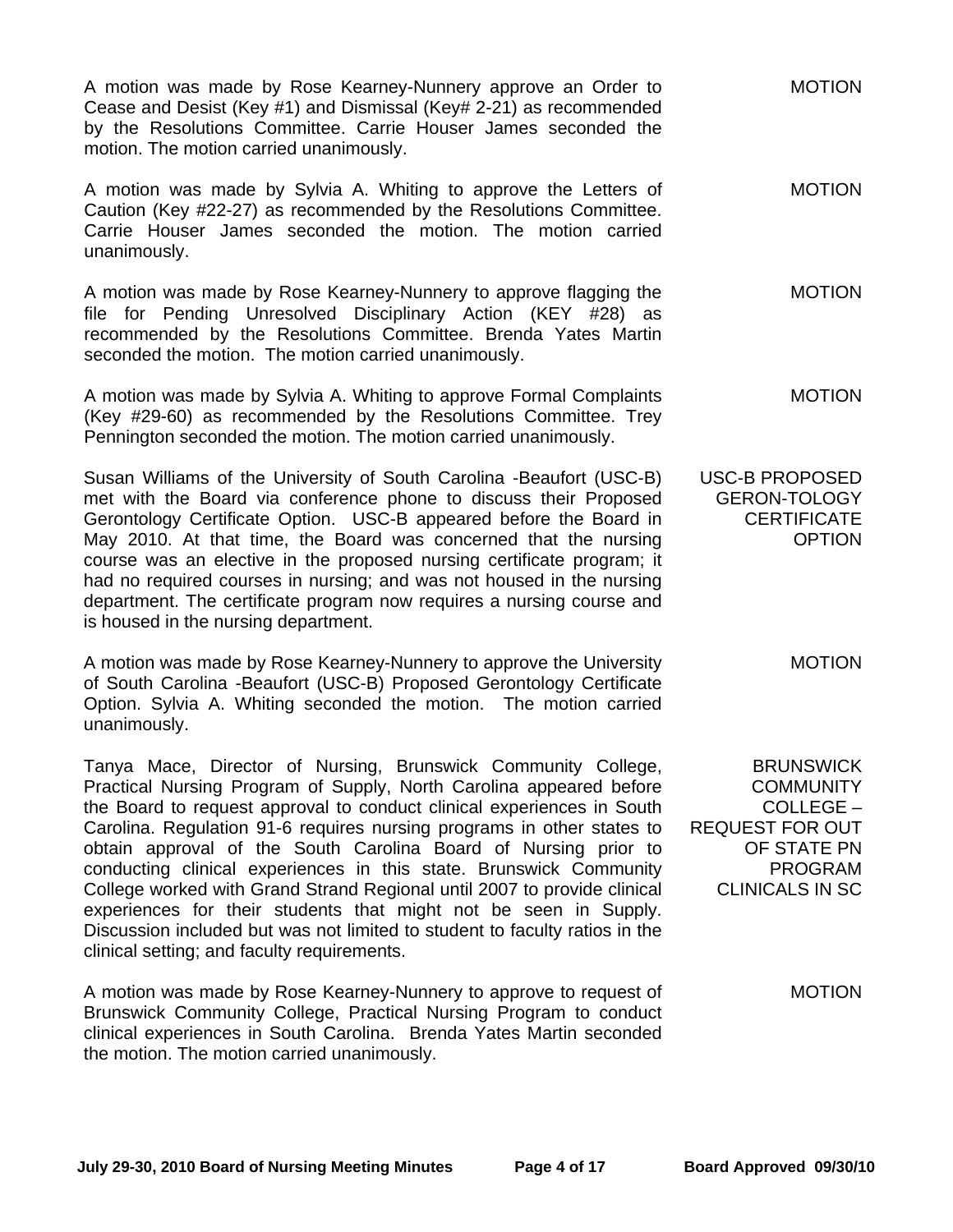Because she served on the Site Survey Team, Sylvia A. Whiting recused herself from voting. Jim Rund, Campus President; Barbara Larar, Vice President of Operations; Sharon Harper, Director of Nursing; Sharon Farrenkopf, Associate Dean; and Mary Edwards, Practical Nurse Instructor of ECPI appeared before the Board regarding their Proposed Practical nursing Program at the Charleston Campus and to respond to questions regarding their Site Survey Report and response materials. The site survey was conducted in February 2010. Discussion included but was not limited to career mobility; course transferability for associate degree or baccalaureate; terminal degrees; preceptors, licensed practical nurse scope of practice; consistency in grading requirements; and updates to student manual.

A motion was made by Brenda Yates Martin to delay initial approval for the ECPI Practical Nursing Program- Charleston Campus until questions regarding curriculum and other items are address. Trey Pennington seconded the motion. Rose Kearney-Nunnery abstained from voting. Carrie Houser James voted nay. The motion failed. MOTION

A motion was made by Sylvia A. Whiting to grant initial approval for the ECPI Practical Nursing Program- Charleston Campus with the expectation that the Board's comments are taken seriously and are addressed with an update provided to the Board in September.

A motion was made by Sylvia A. Whiting to go into executive session for the purpose of receiving legal counsel. Trey Pennington seconded the motion. The motion carried unanimously.

A motion was made by Trey Pennington to return to public session. Brenda Yates Martin seconded the motion. The motion carried unanimously. MOTION

A motion was made by Rose Kearney-Nunnery to grant initial approval for the ECPI Practical Nursing Program-Charleston Campus with the following recommendations: 1) Delete terminal degree and include diploma program references in the practical nursing materials; 2) Review the clinical contracts and reflect the regulatory requirement that faculty retain responsibility for student learning experiences to include deleting references to preceptors; 3) Edit the nursing handbook to reflect the correct course grading requirements; 4) Address Regulation 91- 30(F)(1)(e) [*Cite Correction - Regulation 91-12(F)(1)(e)*] "There is rationale for the allocation of credit for nursing, nursing related and general education courses in the curriculum;" and submit the materials regarding the above recommendations to the September 30-October 1, 2010 Board of Nursing meeting. Brenda Yates Martin seconded the motion. The motion passed unanimously. MOTION

Rosalie Stevenson, Interim Dean and Estell Martin, Interim Department Head of Piedmont Technical College appeared before the Board to discuss a proposed curriculum change for their practical nursing program. Discussion on the proposed curriculum included but was not

PIEDMONT **TECHNICAL** COLLEGE – PROPOSED PN

 $FCPI -$ 

MOTION

MOTION

**CHARLESTON** CAMPUS

PROPOSED PN PROGRAM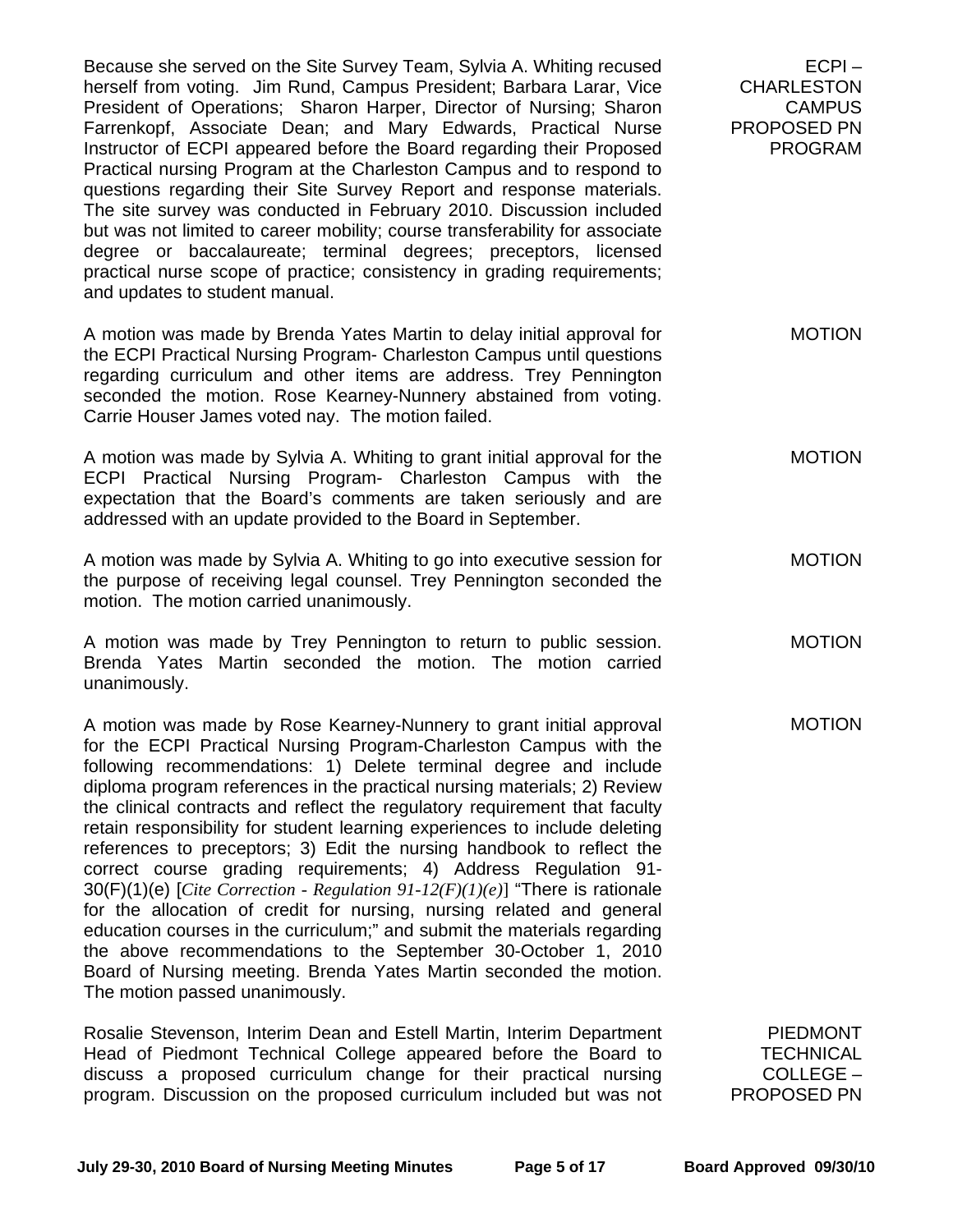limited to transferable courses as well as accepting lower level courses; merit entry; advising which courses should be taken is based on ultimate goals; number of licensed practical nurses coming back for associate degree nursing programs; retention; NLN requirements for faculty; and changes in the number of credits;

A motion was made by Rose Kearney-Nunnery to approve Piedmont Technical College's proposed Practical Nursing Curriculum changes taking the student's goals into consideration when advising on which courses the student should take. Sylvia A. Whiting seconded the motion. The motion carried unanimously.

Linda Howe, Chair, Advisory Committee on Nursing (ACON) appeared before the Board to provide an ACON update. Discussion included but was not limited to ACON's role; ultimate decision lies with Board; recommendations from committees; previous review of Board regulations and requirements for nursing education programs; unbiased recommendations based on proposed nursing education programs meeting regulatory requirements; concerns of S.C. Deans and Directors Council of Nursing Education (D&D) regarding new programs, faculty and clinical availability as well as possibly diluting quality of nursing programs; use of executive session in accordance with the Freedom of Information Act; ACON Chair asking to be on next D&D agenda to clarify D&D ACON representative role and constraints; national concerns regarding clinical capacity; and Board's appreciation of ACON's expertise and recommendations.

A motion was made by Sylvia A. Whiting to start Advisory Committee on Nursing (ACON) meetings back with the next regular meeting in August 2010. Carrie Houser James seconded the motion. Rose Kearney-Nunnery abstained from voting. Motion carried.

Further discussion included but was not limited to ACON vacancies; publishing committee vacancies in newsletters; expectations for recusal based on geography or affiliation; understanding that recusal means no participation in discussion or voting; due to short time before the August 31, 2010 ACON meeting, there will be no education issues on this agenda; Board and practice issues ready to take to ACON, review of ACON Charter at next meeting; and Board will review items, including practice items, to send to ACON for its review and recommendation.

The Board reviewed statistics from the Office of General Counsel since the last meeting as well as year to date statistics. The report showed disposition of cases and the timeframes. It was noted that cases are moving faster with the current consent agreement process.

Assistant Deputy Director, Randall Bryant, asked Joan Bainer to develop a guideline to be used when approving worksites. This document was developed to assist the Recovering Professional Program (RPP) and for consistency. Ms. Bainer provided the Board with a proposed internal list of items to take into consideration when approving a worksite for a nurse CURRICULUM CHANGE

MOTION

ADVISORY COMMITTEE ON NURSING (ACON) UPDATE

MOTION

OFFICE OF GENERAL COUNSEL REPORT

> **WORKSITE** APPROVAL **GUIDELINES**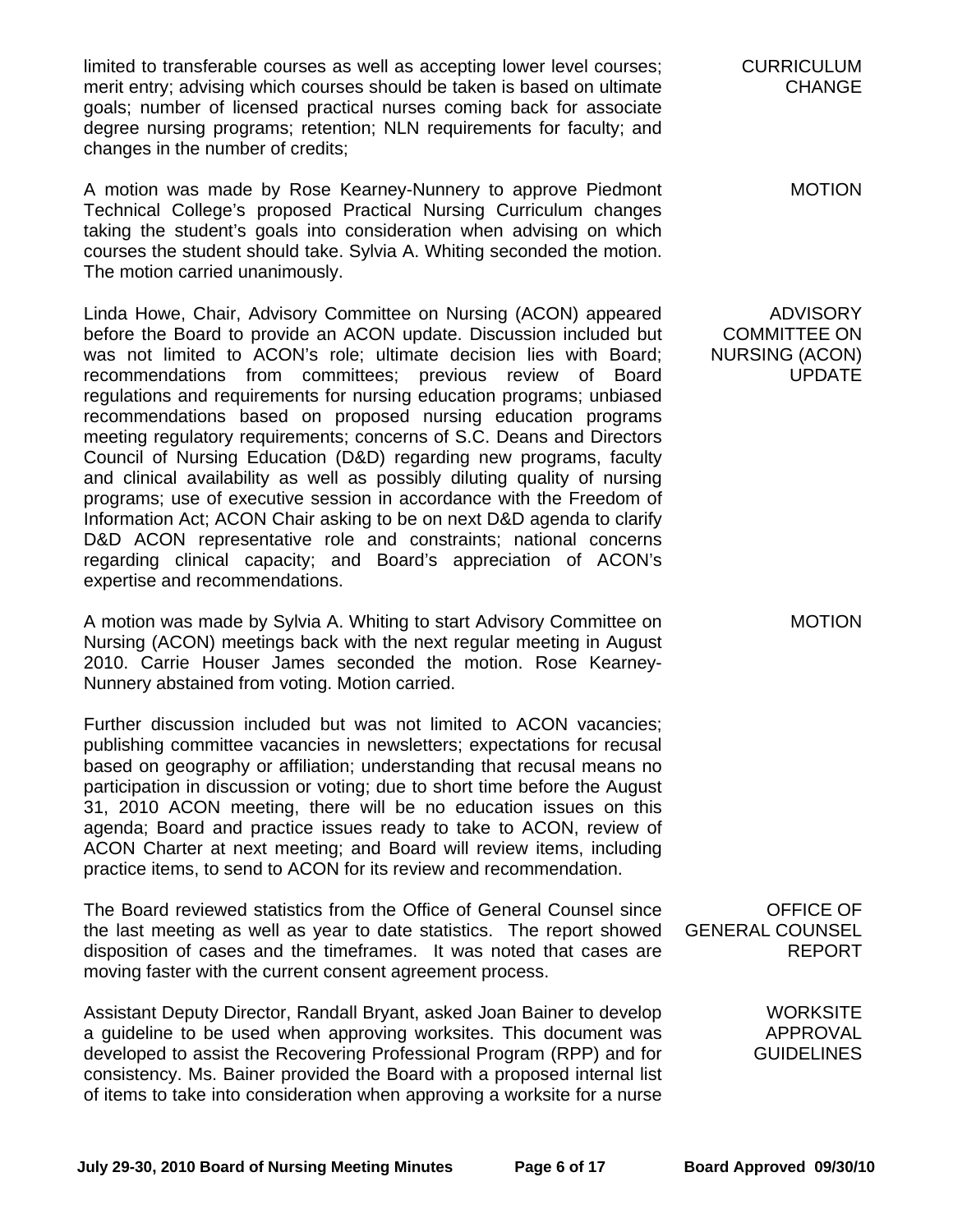under discipline. This document included information to review with the director of nursing where the nurse is requesting worksite approval.

She also provided a guideline document that could be shared with nurses participating in the RPP. This external document gives information the licensee should take into consideration when seeking nursing employment.

Discussion included but was not limited to disciplined nurses having difficulty finding employment; consideration given to the number of disciplined nurses already approved for one site; revising proposed guidelines to cover different types of employment settings including public health; avoiding facilities that do not regularly report drug diversions to the Board; consideration given to standard worksite restrictions in Board orders; using the proposed guidelines upon initial admittance to RPP even if prior to issuance of a Board order; nurses quitting nursing positions prior to approval of their nursing worksite; and physician offices with only one registered nurse to supervise disciplined nurse which may result in no registered nurse supervision of that nurse is out.

A motion was made by Trey Pennington to accept the initial draft Worksite Approval Guidelines with Board's input included in the final version which will be brought before the Board in September. Carrie Houser James seconded the motion. The motion carried unanimously. MOTION

Birddie Felkel presented Scope of Practice Decision Tree. This document was developed by the Nursing Practice and Standards PRACTICE DECISION Committee (NPSC) to assist nurses in interpreting the applicability of South Carolina's laws and regulations in practice situations. NPSC recommends approval of the document. Discussion included but was not limited to formatting and readability of the document; law prohibiting physicians from delegating to the nurse the delegation of tasks to unlicensed assistive personnel (UAP); nurses not always understanding their liability in delegation and UAPs not understanding the limitations of delegation.

A motion was made by Carrie Houser James to approve the Scope of Practice Decision Tree. Sylvia A. Whiting seconded the motion. The motion unanimously.

Birddie Felkel presented Revisions to the South Carolina Board of Nursing Position Statement Delegation of Nursing Care Tasks To Unlicensed Assistive Personnel (UAP). Nursing Practice and Standards Committee (NPSC) reviewed the position statement and made recommendations. Discussion included but was not limited to nurses not understanding that delegation does not relieve a nurse from responsibility; physicians may not delegate to nurses to delegate to UAP; and UAP not understanding that they may not practice above the task delegated.

SCOPE OF

TREE

MOTION

**DELEGATION POSITION STATEMENT**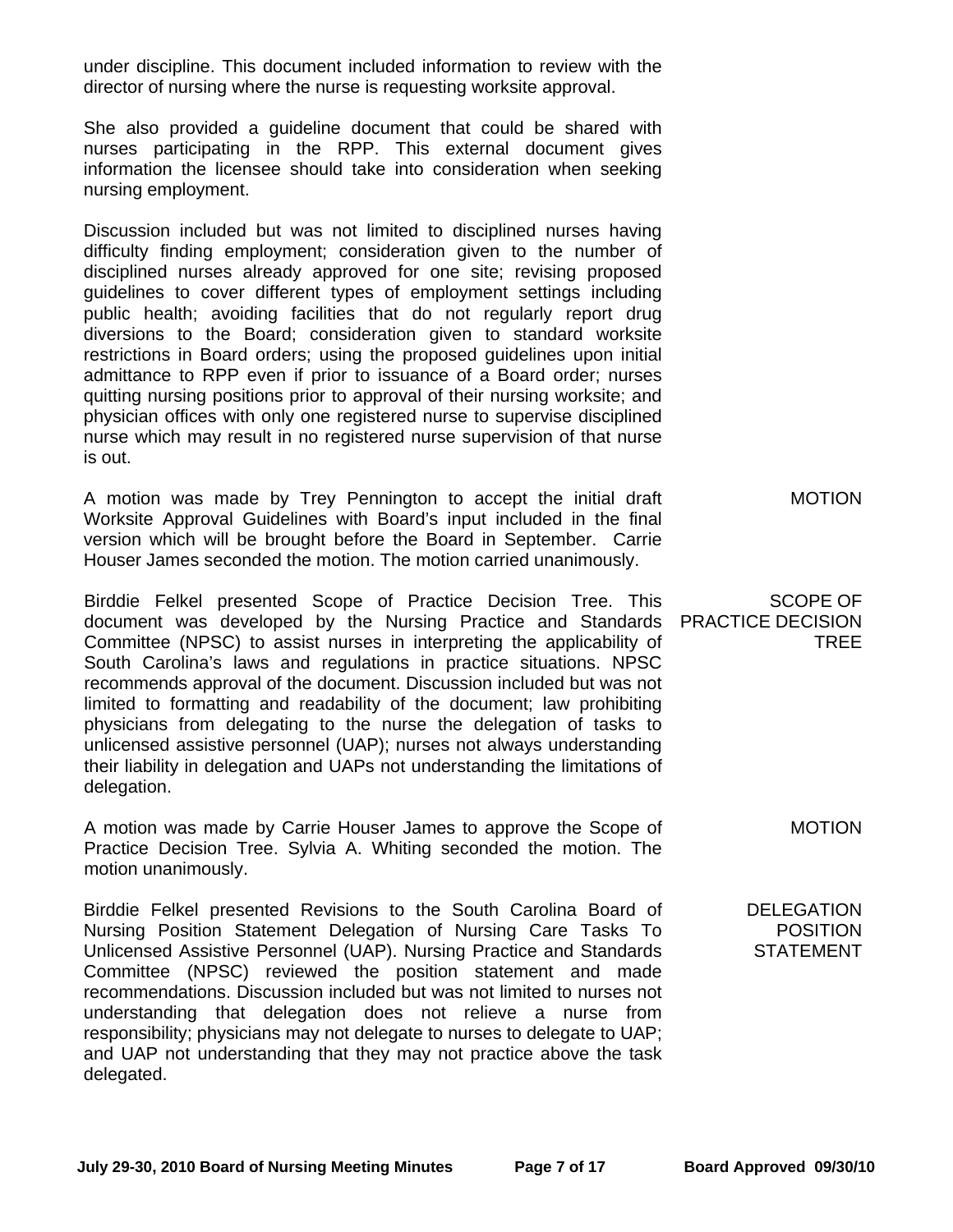A motion was made by Trey Pennington to approve the proposed revisions to the South Carolina Board of Nursing Position Statement on Delegation of Nursing Care Tasks To Unlicensed Assistive Personnel (UAP). Carrie Houser James seconded the motion. The motion carried unanimously.

The Board reviewed the Virginia Department of Health Professions website which includes their Board of Nursing. Virginia publishes charts showing disciplinary case processing times by quarter for all of their boards.

Randy Bryant, Assistant Deputy Director for the Office of Board Services (OBS) is interesting in implementing this for all boards in OBS. This type of information promotes agency's effort to continue finding ways to be more transparent.

Discussion included but was not limited to the improvements made in the investigation through the disciplinary process over the past year; visual impact of graphs in showing results; noting some cases may take longer due to locating the respondent or other issues; and making this type of transparency graph easy to locate on the Board's website

A motion was made by Rose Kearney-Nunnery to model the Virginia Board of Nursing Investigations Transparency graphs for South Carolina information and publish it on the Board's website by the November 2010 meeting. Sylvia A. Whiting seconded the motion. The motion carried unanimously.

Ms. Bainer requested appointment of site survey teams needed to survey proposed nursing programs in the Columbia and Greenville areas.

Sylvia A. Whiting, Nancy Murphy and Ms. Bainer will serve on the site survey team in Columbia.

The site survey team for the Greenville area will be selected from the Advisory Committee on Nursing (ACON). A baccalaureate educator will be needed for this visit. Rose Kearney-Nunnery stated that if no one was available from ACON, she would serve as the BSN educator on the site survey team for the nursing program in the Greenville area.

Ms. Bainer provided information on a National Board on Certification and Recertification of Nurse Anesthetists (NBCRNA) refresher course for the certified registered nurse anesthetists (CRNA) who have been out of practice for multiple years. A provisional certification is issued while the CRNA completes the practicum portion of the refresher course. A temporary license is need in order for the CRNA to complete this portion of the refresher course to receive full re-certification. Discussion included but was not limited to provisional certification while in the refresher course; sponsor required by course; sponsoring physician possibly not

MOTION

VIRGINIA BD OF NURSING INVESTIGATIONS **TRANSPARENCY** 

MOTION

NURSING EDUCATION SITE SURVEY TEAMS

CRNA CERTIFICATION & **RECERTIFICATION**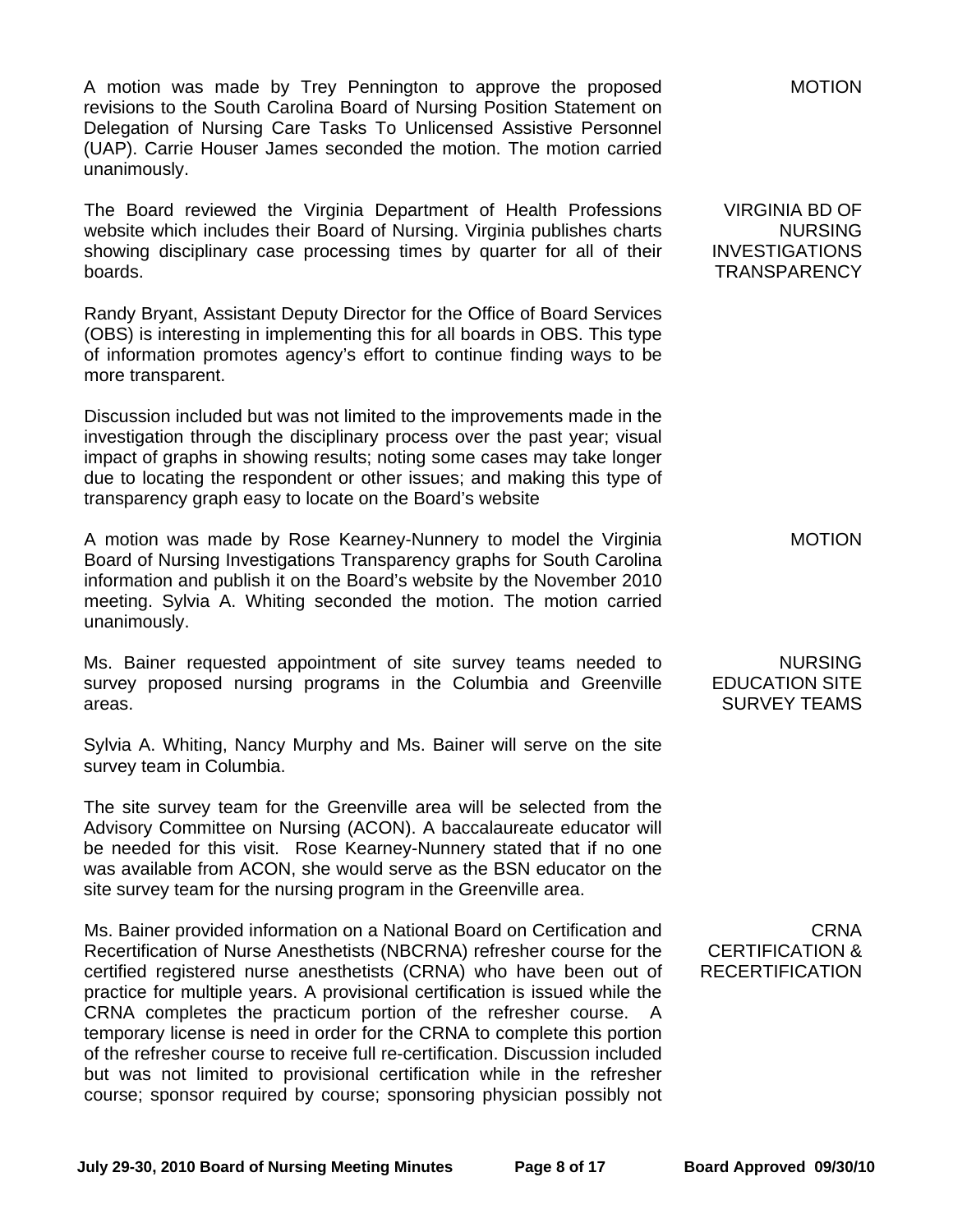aware of amount of time the CRNA has been out of practice; and peer preceptor not required by course.

A motion was made by Rose Kearney-Nunnery to approve issuing temporary licenses to certified registered nurse anesthetists (CRNA) participating in a refresher to include a peer preceptor, supervisor and sponsor. Brenda Yates Martin seconded the motion. The motion carried unanimously.

Joan Bainer reported that the Office of Licensure and Compliance (OLC) is not providing licensure statistics at this time due to their concerns about the accuracy of information from the current licensure system. OLC will be implementing a new licensure system soon.

To determine appropriate disciplinary actions, the Board reviewed Disciplinary Hearing Panel Reports along with transcripts and exhibits as GENERAL COUNSELwell as memoranda of agreement stipulating to certain violations of the Nurse Practice Act. Respondents appeared before the Board to respond to questions. Representatives from the Recovering Professional Program (RPP) were also present to respond to questions from the Board in cases regarding their clients. No official actions were taken during executive sessions.

In Case #2007-446, a panel hearing was held on April 27, 2010. Respondent appeared without legal counsel before the Board. Respondent was aware of his/her right to legal counsel and waived that right. The Hearing Panel recommended that Respondent be publicly reprimanded, that Respondent's license shall remain suspended indefinitely; Respondent must undergo psychiatric evaluation by a Board approved psychiatrist, as previously ordered; and after evaluation is completed, Respondent must reappear before the Board and satisfactorily provide the Board with the results of the evaluation.

A motion was made by Trey Pennington in Case #2007-446 to go into executive session for the purpose of receiving legal counsel. Carrie Houser James seconded the motion. The motion carried unanimously. MOTION

A motion was made by Trey Pennington in Case #2007-446 to return to the hearing. Brenda Yates Martin seconded the motion. The motion carried unanimously. MOTION

A motion was made by Trey Pennington in Case #2007-446 to accept the Hearing Panel's findings of fact, conclusions of law and recommendation that Respondent be issued a public reprimand, that Respondent's license shall remain suspended indefinitely; Respondent must undergo psychiatric evaluation by a Board approved psychiatrist, as previously ordered by the Board; and After evaluation is completed, Respondent must reappear before the Board and satisfactorily provide the Board with the results of the evaluation. MOTION

MOTION

OFFICE OF LICENSURE & **COMPLIANCE** REPORT

OFFICE OF **HEARINGS**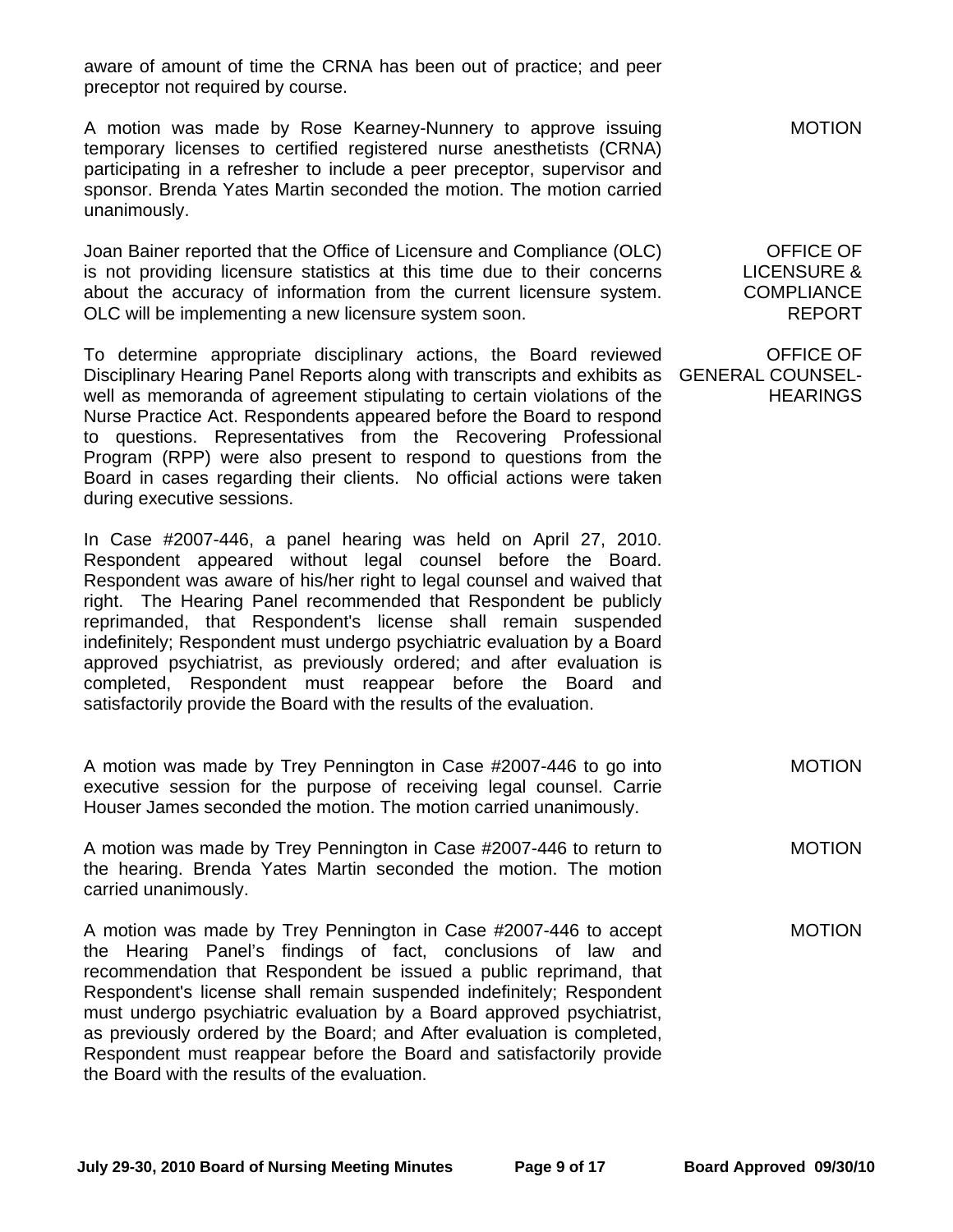In Case #2009-340, a panel hearing was held on February 2, 2010. Respondent appeared without legal counsel before the Board. Respondent was aware of his/her right to legal counsel and waived that right. The Hearing Panel recommended the case be dismissed.

A motion was made by Sylvia A. Whiting in Case #2009-340 to go into executive session for the purpose of receiving legal counsel. Trey Pennington seconded the motion. The motion carried unanimously. MOTION

A motion was made by Trey Pennington in Case #2009-340 to return to the hearing. Carrie Houser James seconded the motion. The motion carried unanimously. MOTION

A motion was made by Rose Kearney-Nunnery in Case #2009-340 to accept the Hearing Panel's findings of fact, conclusions of law and recommendation that the case be dismissed. Trey Pennington seconded the motion. The motion carried unanimously. (Ms. Martin was absent for this case. Quorum was present at all times)

In Case #2008-51, a panel hearing was held on April 6, 2010. Respondent appeared without legal counsel before the Board. Respondent was aware of his/her right to legal counsel and waived that right. The Hearing Panel recommended Respondent be issued a public reprimand, successfully complete Board-approved legal aspects, ethics and medication administration courses with 6 months of the order and to pay a \$250 civil penalty with 60 days of the order.

A motion was made by Brenda Yates Martin in Case #2008-51 to accept the Hearing Panel's findings of fact, conclusions of law and recommendation that Respondent be issued a public reprimand, successfully complete Board-approved legal aspects, ethics and medication administration courses with 6 months of the order and to pay a \$250 civil penalty with 60 days of the order. Trey Pennington seconded the motion. The motion carried unanimously.

In Case #2009-283, a panel hearing was held on April 6, 2010. Respondent appeared without legal counsel before the Board. Respondent was aware of his/her right to legal counsel and waived that right. The Hearing Panel recommended revocation of Respondent's license.

A motion was made by Trey Pennington in Case #2009-283 to go into executive session for the purpose of receiving legal counsel. Rose Kearney-Nunnery seconded the motion. The motion carried unanimously. MOTION

A motion was made by Sylvia A. Whiting in Case #2009-283 to return to the hearing. Rose Kearney-Nunnery seconded the motion. The motion carried unanimously. MOTION

MOTION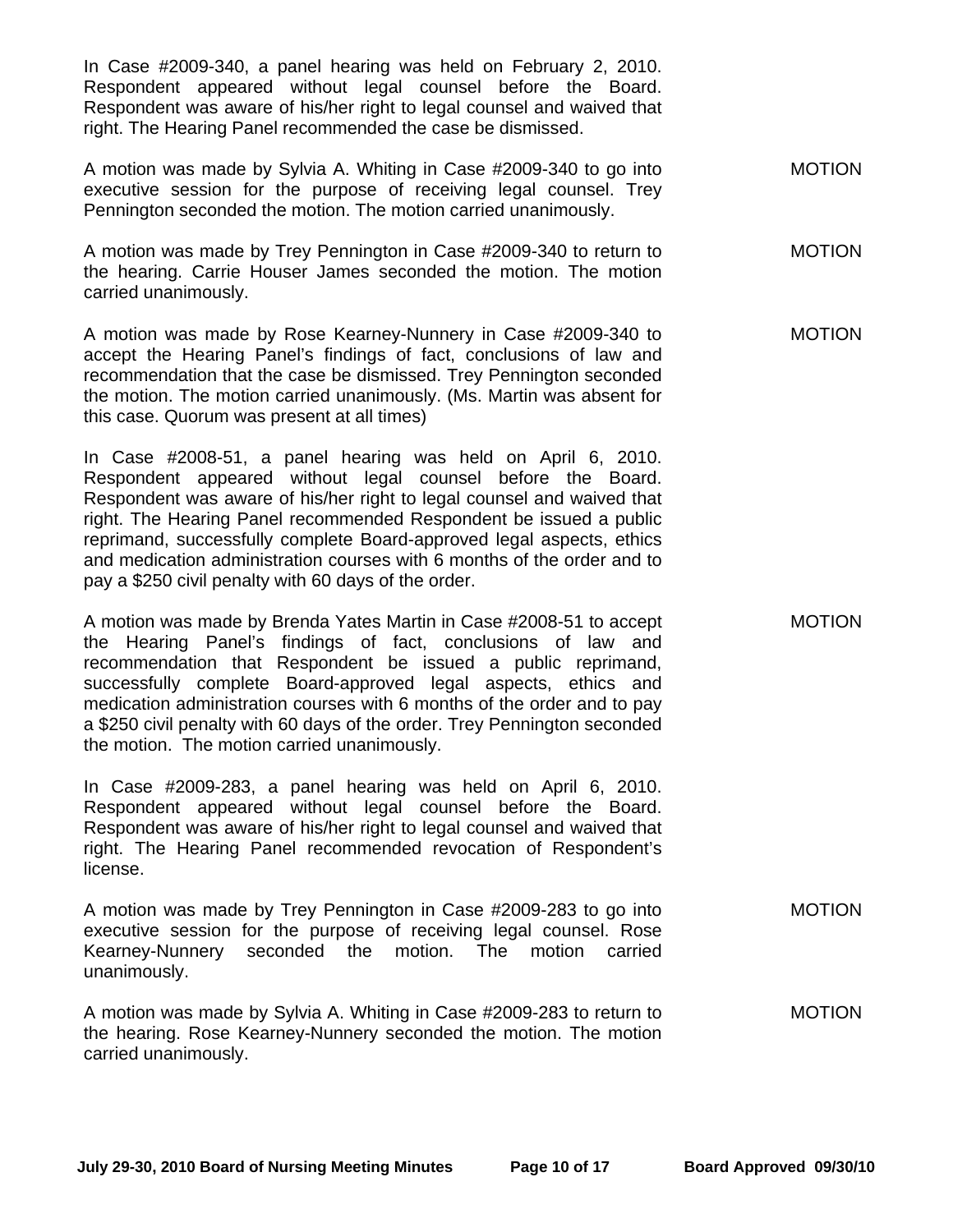A motion was made by Trey Pennington in Case #2009-283 to accept the Hearing Panel's findings of fact, conclusions of law and to indefinitely suspend Respondent's license, that Respondent undergo a Recovering Professional Program evaluation and return to the Board in November 2010. Rose Kearney-Nunnery seconded the motion. The motion carried unanimously.

In Case #2008-284, a panel hearing was held on January 19, 2010. Respondent did not appear before the Board and was not represented by legal counsel. The hearing panel recommended that Respondent receive a public reprimand, that Respondent's license remain suspended until successful completion an ethics course and a legal aspects workshop; upon reinstatement, the Respondent's license should be placed on one year and that the Respondent pay a \$500 civil penalty.

A motion was made by Trey Pennington in Case #2008-284 to accept the Hearing Panel's findings of fact, conclusions of law and recommendation to issue Respondent a public reprimand, that Respondent's license remain suspended until successful completion an ethics course and a legal aspects workshop; upon reinstatement, the Respondent's license should be placed on one (1) year probation and that the Respondent pay a \$500 civil penalty. Carrie Houser James seconded the motion. The motion carried unanimously.

In Case #2008-523, a panel hearing was held on April 22, 2010. Respondent did not appear before the Board and was not represented by legal counsel. The hearing panel recommended the Respondent receive a public reprimand, Respondent's license be indefinitely suspended, that prior to lifting the suspension, Respondent must appear before the Board, pay a civil penalty in the amount of \$1,000, successfully complete critical thinking, legal and ethics, documentation, and medication administration courses.

A motion as made by Sylvia A. Whiting in Case #208-523 to accept the Hearing Panel's findings of fact, conclusions of law and recommendation to issue Respondent a public reprimand, Respondent's license be indefinitely suspended, that prior to lifting the suspension, Respondent must appear before the Board, pay a civil penalty in the amount of \$1,000, successfully complete a critical thinking, legal and ethics, documentation, and medication administration courses. Brenda Yates Martin seconded the motion. The motion carried unanimously.

In Case #2007-267, a panel hearing was held on May 4, 2010. Respondent appeared without legal counsel before the Board. Respondent was aware of his/her right to legal counsel and waived that right. The Hearing Panel recommended that Respondent receive a public reprimand and successfully complete an assessment and critical thinking course.

MOTION

MOTION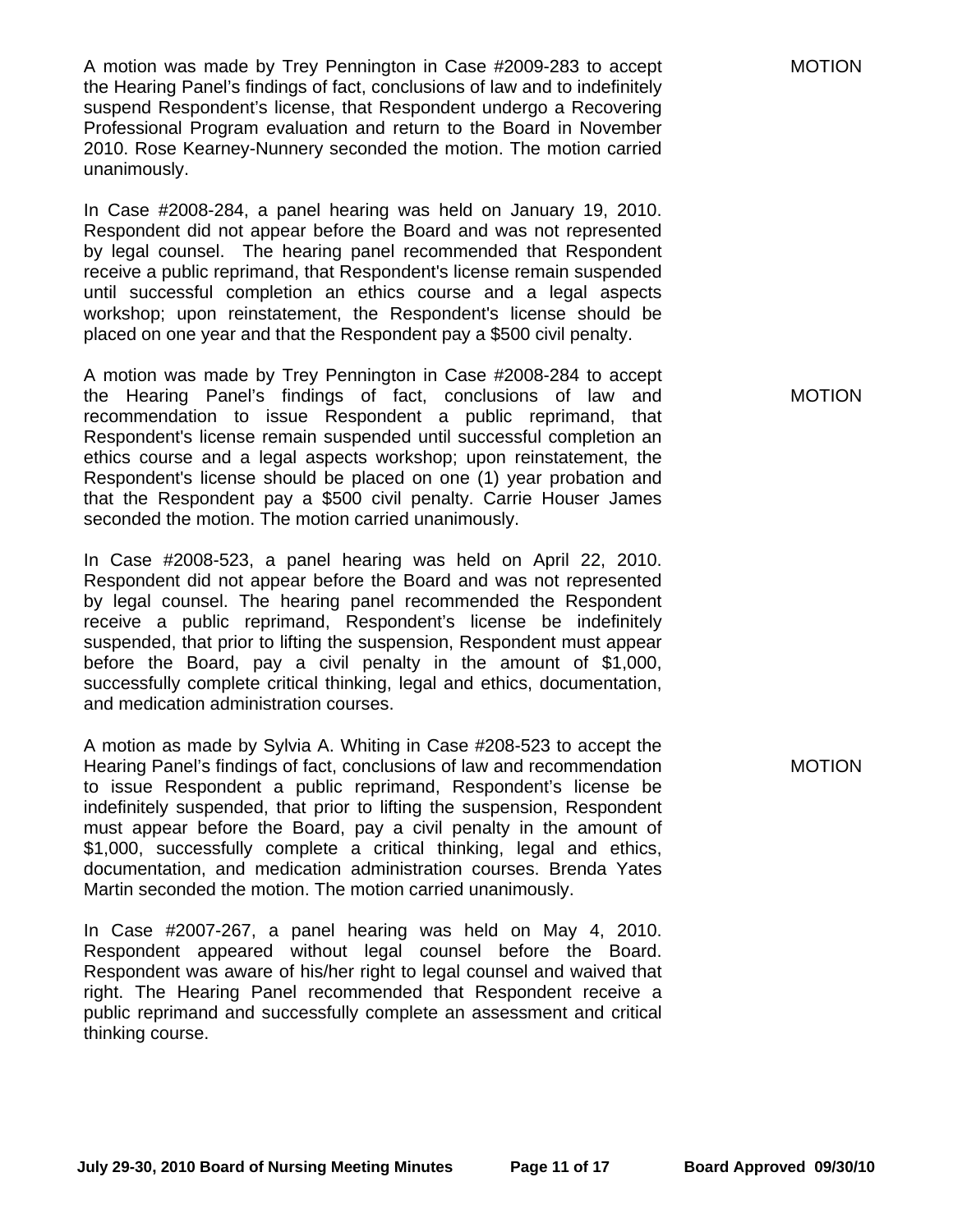| A motion was made by Trey Pennington in Case #2007-267 to go into<br>executive session for the purpose of receiving legal counsel. Sylvia A.<br>Whiting seconded the motion. The motion carried unanimously.                                                                                                                                  | <b>MOTION</b>                                                                       |
|-----------------------------------------------------------------------------------------------------------------------------------------------------------------------------------------------------------------------------------------------------------------------------------------------------------------------------------------------|-------------------------------------------------------------------------------------|
| A motion was made by Sylvia A. Whiting in Case #2007-267 to return to<br>the hearing. Rose Kearney-Nunnery seconded the motion. The motion<br>carried unanimously. No official actions were taken during executive<br>session.                                                                                                                | <b>MOTION</b>                                                                       |
| A motion was made by Trey Pennington in Case #2007-267 to dismiss<br>the case. Sylvia A. Whiting seconded the motion. The motion carried<br>unanimously.                                                                                                                                                                                      | <b>MOTION</b>                                                                       |
| In Case #2009-217, Respondent signed a Memorandum of Agreement<br>and waived right to a panel hearing. Respondent did not appear before<br>the Board and was not represented by legal counsel. Respondent was<br>properly notified of the final order hearing.                                                                                |                                                                                     |
| A motion was made by Rose Kearney-Nunnery in Case #2009-217 to<br>indefinitely suspend Respondent's license until Respondent is in<br>compliance with the Recovering Professional Program (RPP) and the<br>Board receives a RPP recommendation to return to practice. Trey<br>Pennington seconded the motion. The motion carried unanimously. | <b>MOTION</b>                                                                       |
| The Office of Licensure and Compliance brought licensees before the<br>Board for violation of an agreement or order, unlicensed, request for<br>release from probation and two application requests.                                                                                                                                          | <b>OFFICE OF</b><br><b>LICENSURE &amp;</b><br><b>COMPLIANCE</b><br><b>HEARINGS/</b> |
| Queenester Ford, LPN appeared before the Board with her employing<br>physician to request approval of a worksite where she would be<br>supervised by a physician in lieu of a registered nurse.                                                                                                                                               | <b>LICENSURE</b><br><b>APPEARANCES</b>                                              |
| A motion was made by Rose Kearney-Nunnery to approve the requested<br>worksite due to the health situation of the Respondent and for<br>Respondent to fulfill all requirements of the order except the registered<br>nurse supervision. Brenda Yates Martin seconded the motion. The<br>motion carried unanimously.                           | <b>MOTION</b>                                                                       |
| Respondent signed a Memorandum of Agreement admitting to<br>unlicensed practice from May 2009 - June 2010. Respondent appeared<br>without legal counsel before the Board. Respondent was aware of<br>his/her right to legal counsel and waived that right.                                                                                    |                                                                                     |
| A motion was made by Rose Kearney-Nunnery to issue Respondent a<br>private reprimand and \$1,000 civil penalty payable within one year.<br>Brenda Yates Martin seconded the motion. The motion carried<br>unanimously.                                                                                                                        | <b>MOTION</b>                                                                       |
| Respondent signed a Memorandum of Agreement admitting to<br>unlicensed practice from May 2006 -February 2010. Respondent<br>appeared before the Board with George Harper,                                                                                                                                                                     |                                                                                     |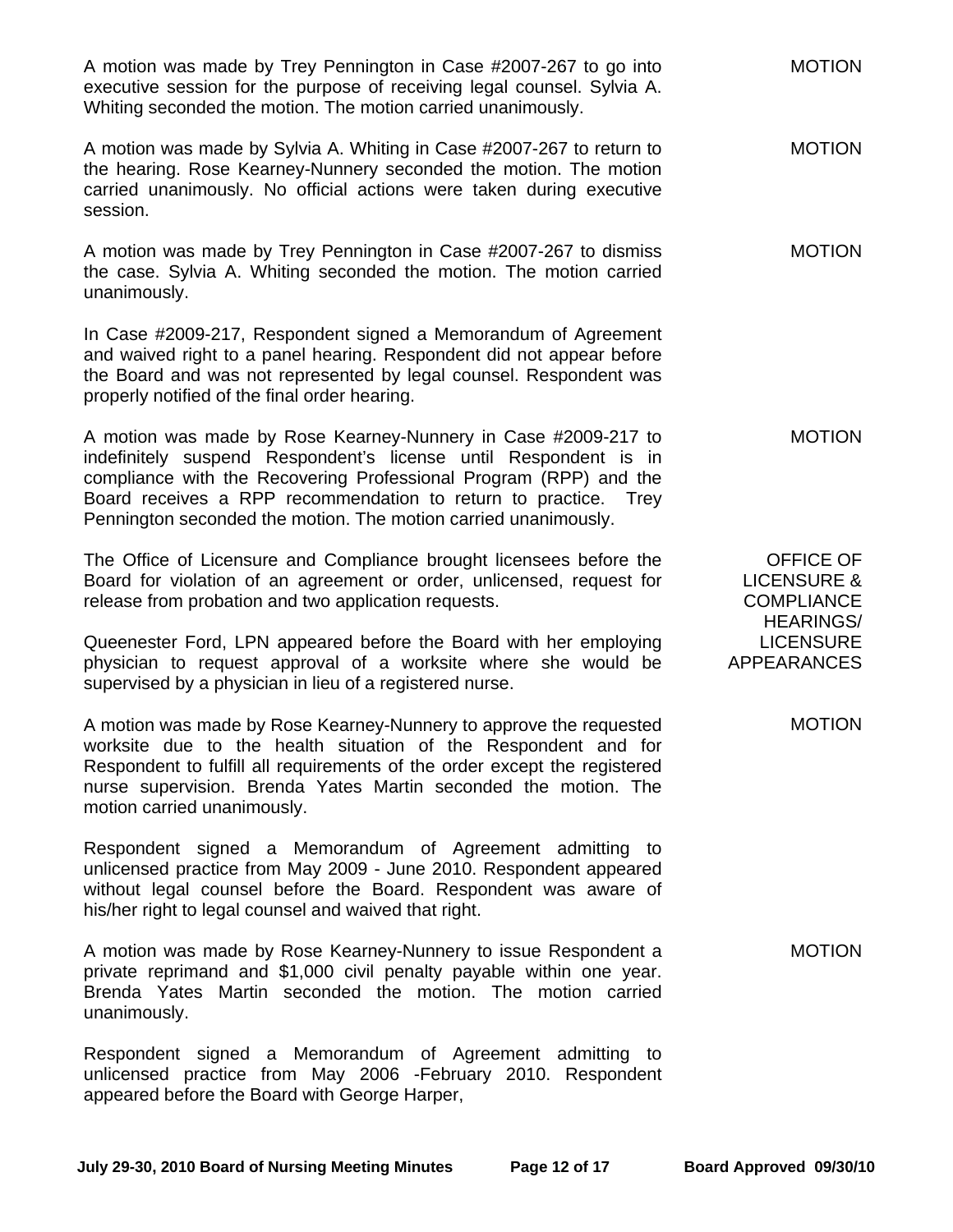A motion was made by to Sylvia A. Whiting to issue Respondent a private reprimand and \$2,000 civil penalty payable within one year. Rose Kearney-Nunnery seconded the motion. The motion carried unanimously.

Respondent signed a Memorandum of Agreement admitting to unlicensed practice from May 2008 - January 2010. Respondent appeared without legal counsel before the Board. Respondent was aware of his/her right to legal counsel and waived that right.

A motion was made by to Carrie Houser James to issue Respondent a private reprimand and \$2,000 civil penalty payable within one year. Sylvia A. Whiting seconded the motion. The motion carried unanimously.

Respondent signed a Memorandum of Agreement admitting to unlicensed practice from May 2008 - March 2010. Respondent appeared without legal counsel before the Board. Respondent was aware of his/her right to legal counsel and waived that right.

A motion was made by to Sylvia A. Whiting to issue Respondent a private reprimand and \$2,000 civil penalty payable within one year. Brenda Yates Martin seconded the motion. The motion carried unanimously.

Respondent signed a Memorandum of Agreement admitting to unlicensed practice from May 2008 until April 2010. Respondent appeared without legal counsel before the Board. Respondent was aware of his/her right to legal counsel and waived that right.

A motion was made by to Brenda Yates Martin to issue Respondent a private reprimand and \$2,000 civil penalty payable within one year. Rose Kearney-Nunnery seconded the motion. The motion carried unanimously.

Frances Carney, APRN appeared before the Board to request prescriptive authority while still on probation. Ms. Carney was aware of her right to legal counsel and waived that right. The Board asked Ms. Carney how she currently handled prescriptions for her patients in her present worksite. Ms. Carney stated that her supervising APRN writes the prescriptions for her patients. When asked if the patient is seen by the supervising APRN and if a patient relationship is established by the supervising APRN, Ms. Carney answered no.

A motion was made by Rose Kearney-Nunnery to allow Frances Carney, APRN to be granted prescriptive authority as long as applicant complies with all probation and Recovering Professional Program (RPP) requirements and that applicant cannot be released from probation until the final positive quarterly employer report is received by the Board. Carrie Houser James seconded the motion. Trey Pennington and Brenda Yates Martin voted nay. Sylvia A. Whiting, Carrie Houser James and Rose Kearney-Nunnery voted yea. Motion carried.

MOTION

MOTION

MOTION

MOTION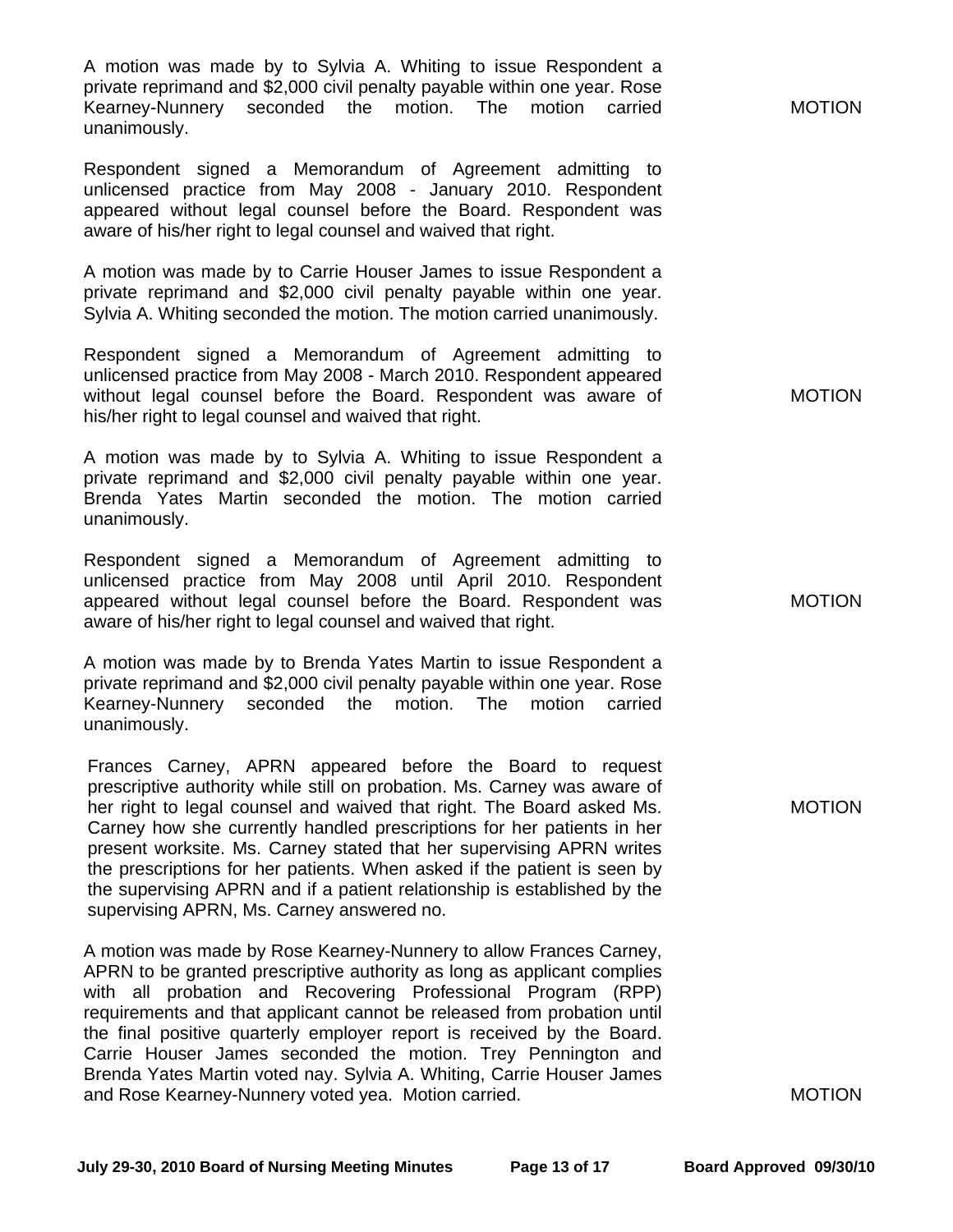Crystal Metcalf, LPN appeared before the Board without legal counsel to request release from probation. Ms. Metcalf was aware of her right to legal counsel and waived that right.

A motion was made by Rose Kearney-Nunnery to go into executive session for the purpose of receiving legal counsel in the matter of the Request of Crystal Metcalf, LPN to be released from probation. Trey Pennington seconded the motion. The motion carried unanimously. MOTION

A motion was made by Carrie Houser James for Request of Crystal Metcalf, LPN to be released from probation to return to the hearing. Trey Pennington seconded the motion. The motion carried unanimously. No official actions were taken during executive session. MOTION

A motion was made by Rose Kearney-Nunnery to not adjust the probation of Crystal Metcalf, LPN at this time. Trey Pennington seconded the motion. The motion carried unanimously.

Kim W. Smith applicant for advanced practice registered nurse (APRN) licensure in South Carolina appeared before the Board to answer questions regarding her probation in North Carolina. Ms. Smith was aware of her right to legal counsel and waived that right.

A motion was made by Rose Kearney-Nunnery to approve advanced practice registered nurse (APRN) licensure in South Carolina for Kim W. Smith upon successful completion of probationary terms in North Carolina and no further disciplinary actions through that time. Trey Pennington seconded the motion. The motion carried unanimously. MOTION

## **FRIDAY, JULY 30, 2010**

The National Council of State Boards of Nursing (NCSBN) will hold its Annual Meeting / Delegate Assembly on August 9-13, 2010 in Portland, Oregon. Lynn Lewis, Board President and Joan Bainer, Board Administrator will serve as delegates. First alternate is Nancy Murphy and second delegate Rose Kearney.

Several of the meeting agenda items have been discussed by the Board throughout the year. Discussion included but was not limited to recommendations regarding NCSBN Bylaws revisions; NCSBN Mission Statement revision; 2011-2013 strategic initiatives, approval of College of Licensed Practical Nurses of British Columbia as an associate NCSBN member; adoption of proposed revisions to the NCSBN Model Practice Act and Administrative Rules; adoption of the Guiding Principles for Continued Competence; and the adoption of the proposed 2011 NCLEX-PN Test Plan; and that the certified nursing aide test is still under development and not on this meeting's agenda;.

NCSBN ANNUAL MEETING / DELEGATE ASSEMBLY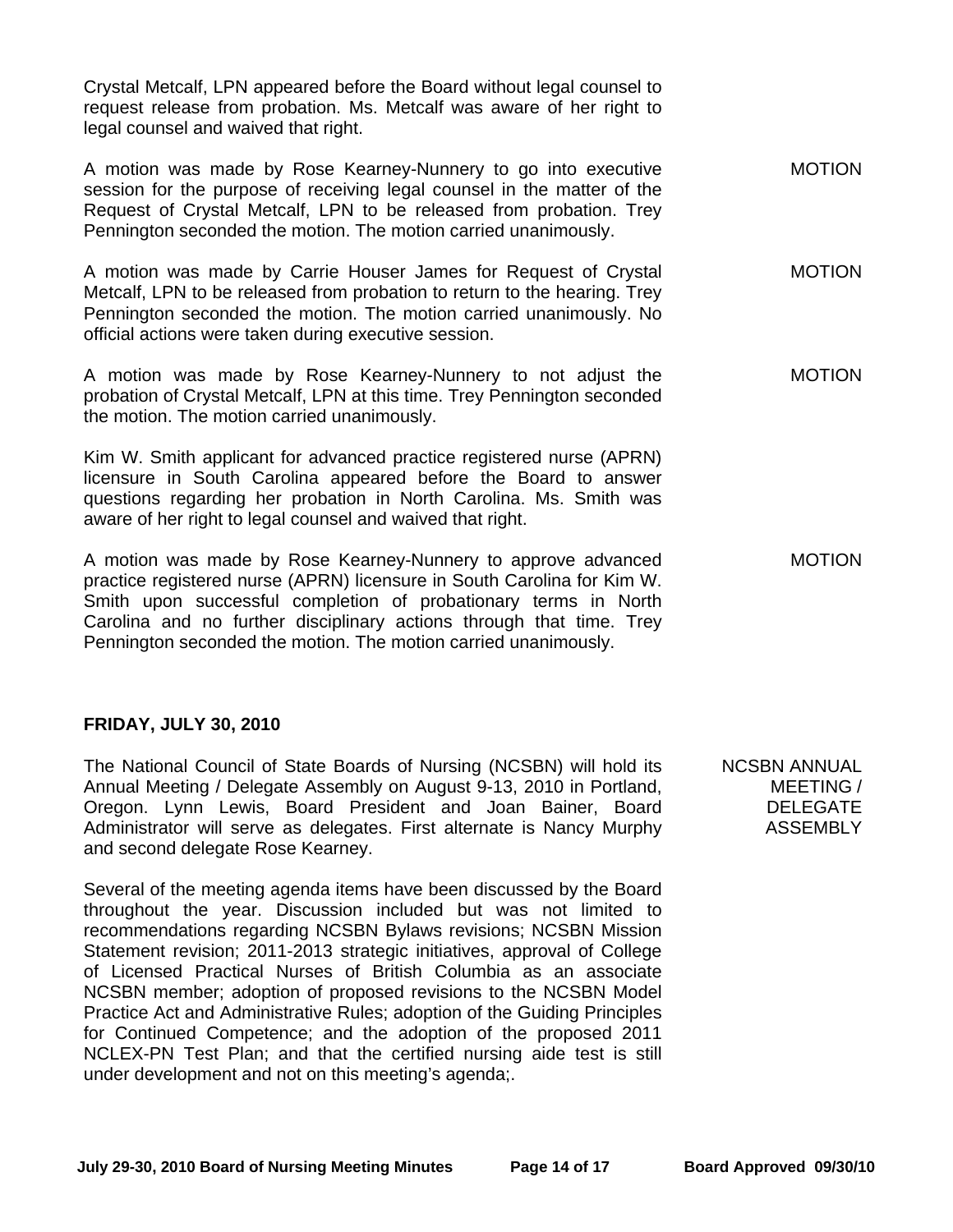A motion was made by Sylvia A. Whiting to adopt the recommendation of Board of Directors, Examination Committee and Leadership Succession Committee. Trey Pennington seconded the motion. The motion carried unanimously.

It was noted that the NCSBN By Laws state that nominees are appointed by acclamation if running unopposed. Nominations can be taken from the floor. All nominees are interviewed by the Leadership Succession Committee. Myra Broadway is running unopposed for President and will be elected by acclamation if there is no nomination from the floor at the meeting.

The Board agreed by consensus to have its delegates vote for Rose Kearney-Nunnery as Vice President; Randy Hudspeth as Treasurer; Joan Bainer and Emmaline Woodson for Director at Large and Brenda McDougall as Area III member.

Lynn Lewis serves on the NCSBN Disciplinary Review Committee. The Committee will have a video; model rules for sexual misconduct; and professional ethics. There was concern about social/electronic media regarding Health Insurance Portability and Accountability Act (HIPPA) and patient privacy which will probably be part of the Disciplinary Review Committee charges for next year. Other possible charges may include discussion on alternative discipline.

The NCSBN Chemical Dependency Committee will disband in October 2010. The committee has developed a book that will be published by NCSBN. The book is a combination of guidelines and reference. The current reference is for nurse managers. The new publication will cover all levels of nursing.

The Board received a letter from one of the larger healthcare facilities expressing concern that nurses do not have to report convictions until their next renewal which could possibly be up to two years.

Sheridon Spoon explained that Section 40-33-111(A) of the Nurse Practice Act obligates the employer and nurse to report misconduct if they have knowledge of the misconduct within 15 days. This includes misconduct in another state. Section 40-33-110 gives details on the types of conduct that would require investigation and possible discipline by the Board. When an employer, supervisor or co-worker of a nurse calls our office, they are referred to Section 40-33-111(A). If a licensee calls regarding their own misconduct, they are referred to Sections 40- 33-110(A) (4), (5), (6) and (22). Section 40-33-110(A)(22) addresses failure to report incompetent or unprofessional practice of a licensed nurse to the appropriate authorities, including the Board. This may be interpreted as reporting oneself. 40-33-110(A)(26) addresses failure to timely notify the Board of changes in information required in an original or renewal application. In this instance, timely is generally accepted as 30 days. Licensees are encouraged to self report at the time of the incident rather than waiting until the next renewal.

**CONCERN** REGARDING DISCLOSURE OF **MISCONDUCT**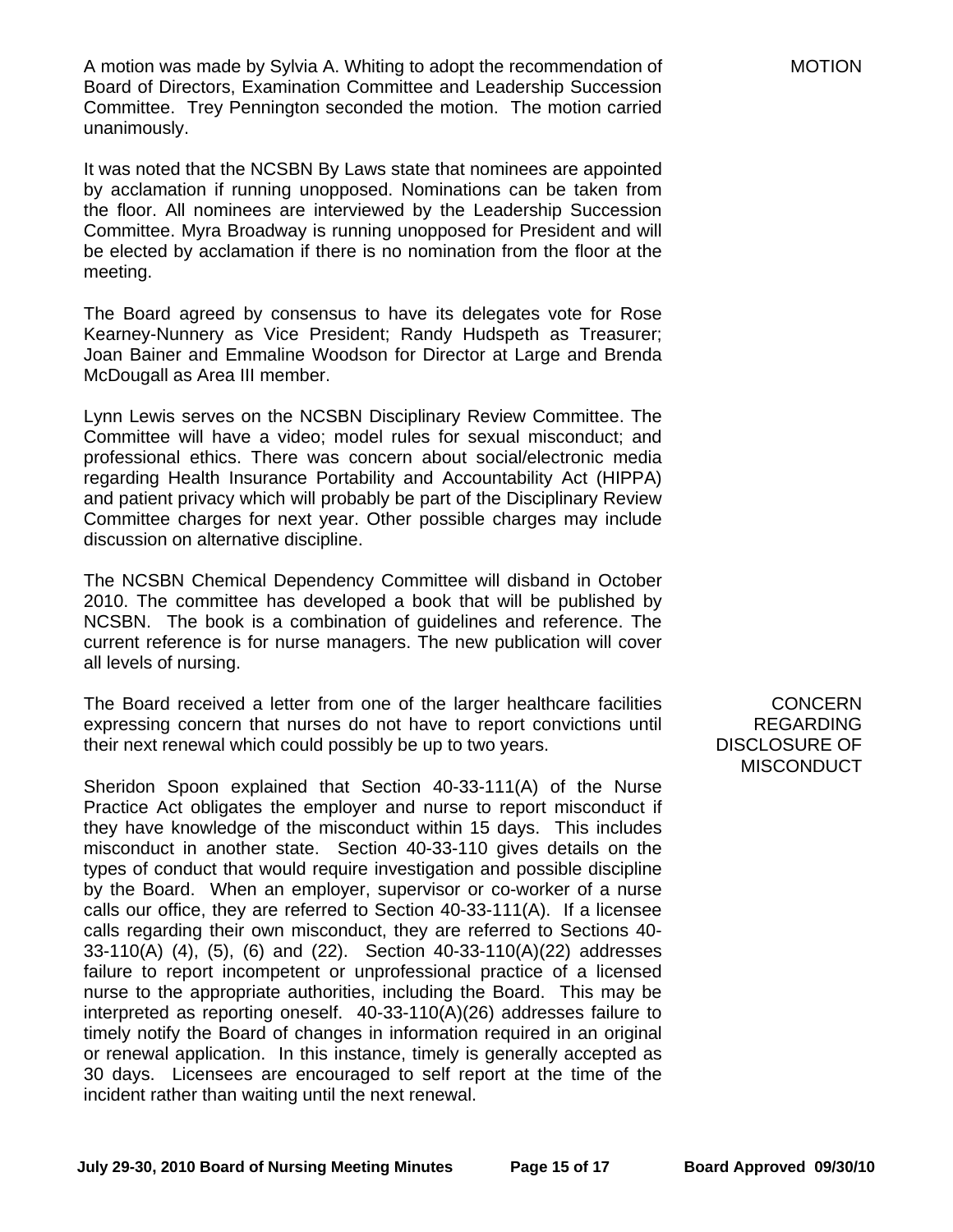Articles will be published in the Palmetto Nurse encouraging nurses and their employers to read the Nurse Practice Act; obligation of the employer, supervisor or co-worker to report misconduct; and selfreporting misconduct. Trey Pennington will write an article on how the Health Insurance Portability and Accountability Act (HIPPA) and patient privacy relate to various types of media such as the internet, texting, and faxing.

Frank Sheheen, Director of the Recovering Professionals Program (RPP) appeared before the Board to provide a comprehensive audit related to the licensees currently under monitoring agreements at RPP as requested by the Board of Nursing. This request originated from the Disciplinary Review Committee and its concerns about worksite monitoring. Mr. Sheheen reviewed the document with the Board. He gave an update on the licensees included in the report as well as new participants.

Discussion included but was not limited to disciplined nurses not being able to obtain employment; some disciplined nurses not being able to obtain licensure due to the current economic situation; RPP has 380 nurses in the program with approximately 20% not able to obtain employment; the possibility of quarterly reports being provided electronically; the new licensure system sending courtesy notices to RPP and the Board that quarterly reports are due; information coming back to Board at September meeting; as well as Ms. Bainer, Mr. Sheheen and Birddie Felkel reviewing the current quarterly report form for revisions.

A motion was made by Rose Kearney-Nunnery to accept the Recovering Professional Program comprehensive audit of licensees as information and to proceed with the review existing minimum standards established by the South Carolina State Board of Nursing and evidenced based research in collaboration with Recovering Professional Program with a report in September. Carrie Houser James seconded the motion. The motion carried unanimously.

Lynn Lewis explained that the discussion of Collaborative Clinical Placement is about clinical capacity.

Discussion included but was not limited to current faculty shortages; increased shortage as current faculty ages; shared faculty between schools; adjunct faculty percentage requirements in regulation; probable increase in requests for faculty exceptions; faculty salaries; partnerships with healthcare facilities; Florida model electronically brokering clinical placements for all schools in their state; flexibility of Board and regulations over the next few years; effectiveness of Colleagues in Caring and statewide master plan; possible use of a portion of license renewal fees used for legislative initiatives; possible report from workforce data center and One Voice/One Plan to the Board in November; and proactive nontraditional, innovative education modalities.

RPP COMPREHENSIVE AUDIT OF LICENSEES-PHASE I

REASSESSMENT OF EVIDENCE BASED MINIMUM STANDARDS - PHASE II

MOTION

COLLABORATIVE **CLINICAL** PLACEMENT